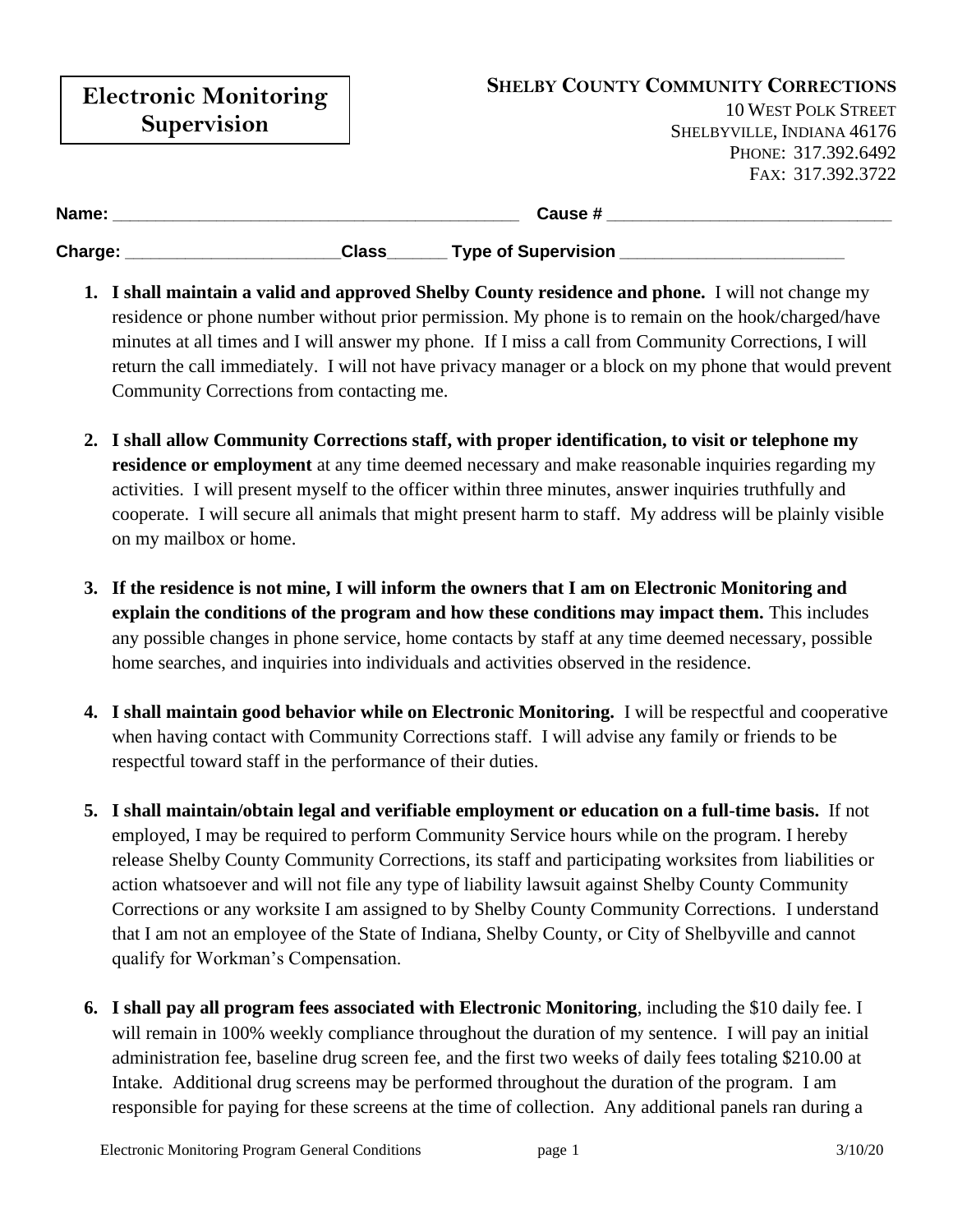routine drug screen will be added to the cost of said drug screen and are also the responsibility of the participant to pay for at the time of collection. Drug screens may range in cost from \$20 to \$67, sometimes higher, depending upon the circumstances.

> \*Drug screen collection times are as follows: Monday - Friday 2:00 PM – 4:00 PM Saturday & Sunday 1:00PM – 3:00PM

\*Non-compliance of program supervision fees and/or non-payment of drug screens at the time of collection, wherein the ability to pay was present, will result in sanctions given in detail at the case manager's/compliance officer's discretion.

- **7. I shall submit to warrantless and/or suspicion less searches** of my person, my residence, my motor vehicle, or my property by probation, law enforcement, or community corrections personnel at such times and places in the sole discretion of such personnel. In consideration of the opportunity to participate in a Community Corrections program rather than serve my sentence through the Department of Correction or other more restrictive environment, I hereby consent, acknowledge and agree that I hereby waive my rights concerning searches and seizures under the Fourth and Fourteenth Amendments of the United States Constitution and under Article 1 and 11 of the Indiana Constitution.
- **8. I will not possess or use any controlled substance and/or any mind-altering substance**, i.e. spice, any form of K2, or bath salts. Only medications prescribed by my physician will be allowed. Consumption of any prescribed medication cannot exceed the dosage amount as prescribed by my physician. I may be required to submit samples of bodily substance for the purpose of detecting drugs, at my own expense. I will advise staff of any known health risks. Dilute drug screens are considered positive by the lab and, thus, will be submitted to the court as positive results.
- **9. I will not possess any firearms, ammunition, explosives, fireworks, dangerous weapons** (including pocketknives, pepper spray/mace, swords, tasers, BB guns, etc.), or any drug paraphernalia on my person, property, or at my residence.
- **10. I will not commit, be arrested for, or charged with a criminal offense**.
- **11. I will contact Community Corrections immediately after any contact with law enforcement.** I will advise any law enforcement officers that I come in contact with that I am on Electronic Monitoring.
- **12. I will allow the electronic monitoring system to be placed in my home or on my person as directed.** The equipment must be maintained and activated while on Electronic Monitoring. I will pay for the cost of the repair/replacement of equipment if it is lost, stolen or damaged in any way, beyond normal wear and tear. It is my responsibility to get permission from other members of my residence for the electronic monitoring system to be placed in the home.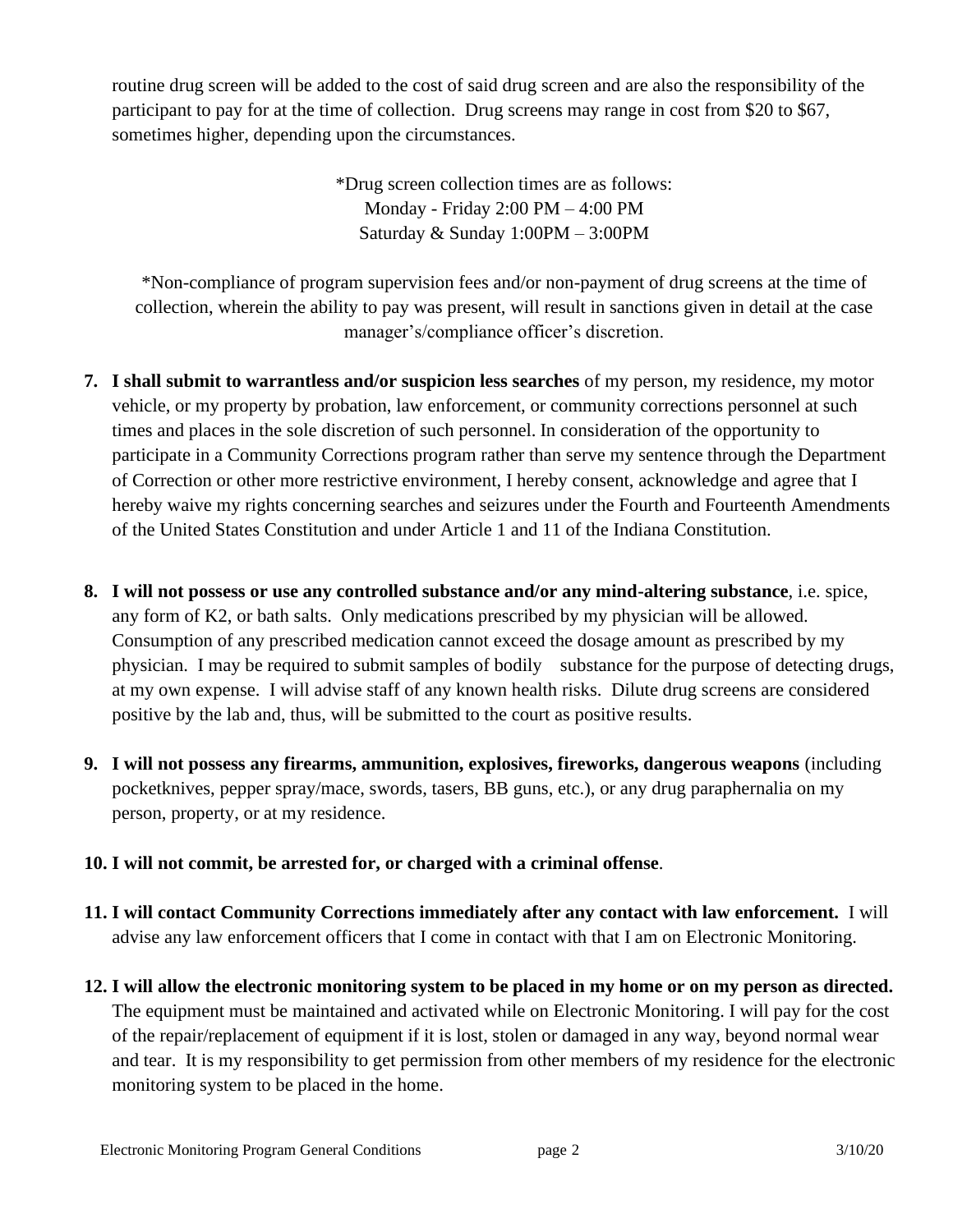- **13. I will obey all laws of the City, County, State, and Federal government** while on Electronic Monitoring.
- **14. I will abide by all conditions of Probation/Bond and any order of the Court**. I will report for any deemed necessary appointments as directed by Community Corrections.
- **15. I am aware that violation of any term or condition of this program could result in suspension, disciplinary action**, to include, but not limited to: written violation, increased supervision, restricted activities, credit time deprivation, and/or prosecution for the crime of escape under IC 35-44.1-3-4. A petition to revoke probation and/or a change of placement can be filed by my probation officer and/or Community Corrections. If probable cause is found, a warrant may be issued for my arrest. Furthermore, a person who knowingly or intentionally violates an Electronic Monitoring order or intentionally removes an electronic monitoring device commits Escape, a Level 6 Felony.

## **Terms of GPS assignment:**

- **1.** I understand that I am responsible for the cost of the equipment, should it be lost, stolen or damaged while in my possession. There could potentially be a replacement cost of \$1050.00 for the GPS unit and \$20.00 per charger.
- **2.** I understand that I must charge the GPS for 2 hours per day.
- **3.** I understand that I am **NOT** to charge my GPS while I am sleeping.
- **4.** I understand that I must wear the GPS unit on my person at all times.
- **5.** I understand that I must answer all calls to my GPS.
- **6.** I understand that I cannot submerge my GPS.
- **7.** I understand that any of the aforementioned will result in but not limited to, a violation to probation and/or the court of jurisdiction.

## **TO BE COMPLETED AT INTAKE**

**My projected maximum release dates on EM are:** 

**to\_\_\_\_\_\_\_\_\_\_=\_\_\_\_\_\_\_\_\_\_. My estimated Electronic Monitoring fees are: \_\_\_\_\_\_\_\_\_.** 

**I have read, understand, and accept the above terms and acknowledge that I have received a copy of these terms. I agree and consent to release of information from my employer, treatment provider, educator, telephone company, or other agency/person that might pertain to my participation and supervision on this program or in efforts to locate me if I should abscond. I hereby knowingly, intentionally, and specifically waive my rights against selfincrimination and search and seizure as provided for in the Constitution of the United States and State of Indiana as it may be initiated by Community Correction or Probation Staff. I have been advised verbally and have had the opportunity to discuss all the conditions of the program. I now understand that this is an order of the court and agree to abide by all the stated terms and conditions.**